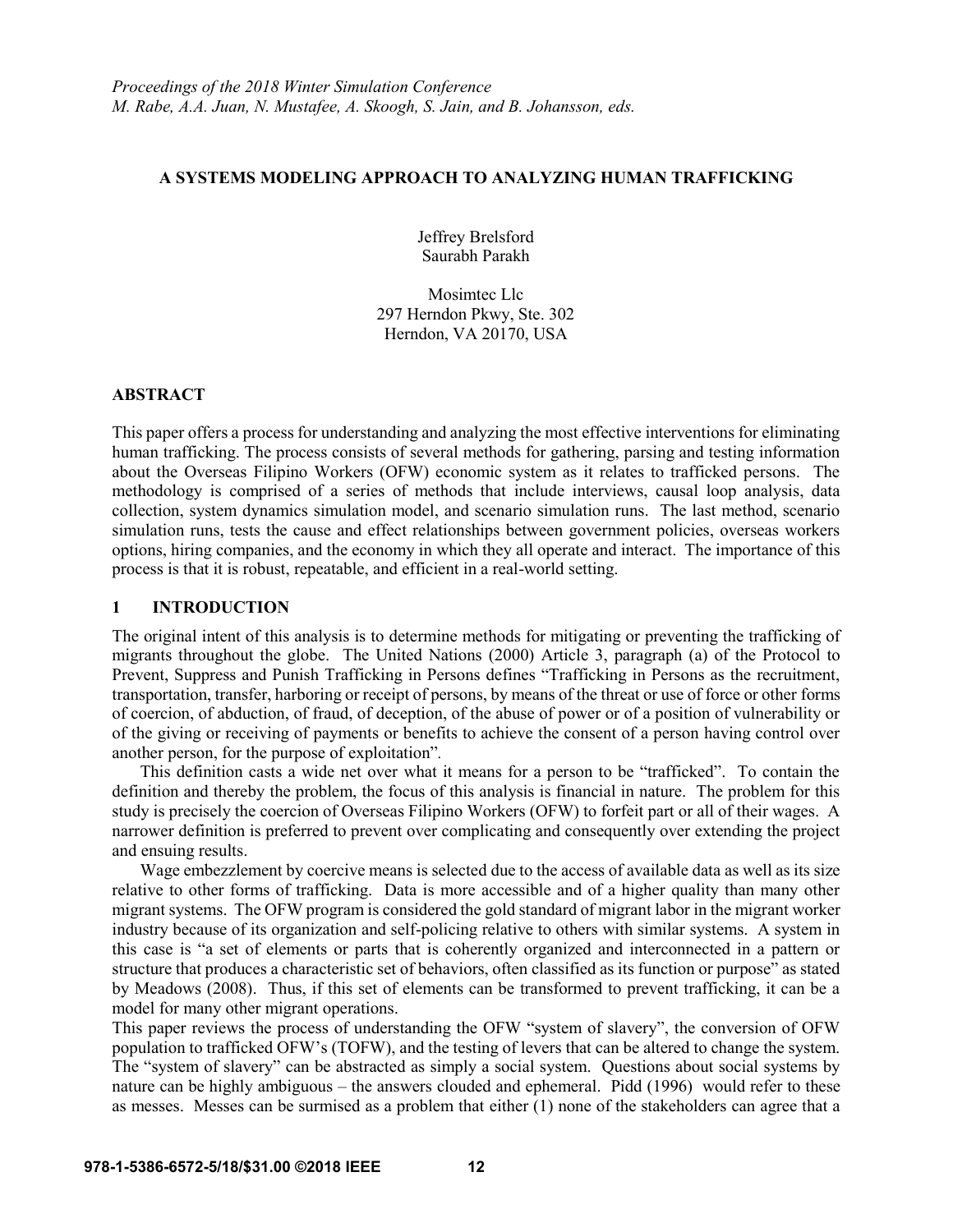problem exists and if they do agree then (2) none of the stakeholders can agree what the cause or solution to the problem is.

The process is a composite of many well-known tactics and methods for analyzing social systems. The impetus for using multiple methods is that no one tool can solve the questions about such a complex system. Jolly (2015) describes multiple modeling methods as an agency giving insights into the because they "may give the analyst crucial insights into the market and perspective on their question."

The following section contains a review the (1) the problem statement. Next in section (2) the methodology is discussed in which specific details about the interviews, causal loop analysis, data collection, system dynamics model, and scenario runs are examined. Lastly in section (3) the conclusion is deliberated.

## **2 PROBLEM STATEMENT**

MOSIMTEC engaged in a joint effort with a non-governmental organization (NGO) over four cumulative weeks to uncover factors affecting the global human trafficking system. The primary questions the group was attempting to solve was "how does the current system work". The NGO needed a strategy to work from that would enable them to provide strategic direction and eventually funding to mitigate the trafficking. Without a methodical and scientific means of understanding and explaining the system, the NGO might prescribe an unsustainable correction to the system and possibly leave the system in a worse state than when the engagement began.

The follow-on question was "what potential leverage points are to transform that system." The first question is a primer for the second, that is to say that in order to answer the second question, the first must be answered. As much as can the leverage points needed to create the maximum amount of positive change, they needed to be sustainable and require nominal effort.

## **3 METHODOLOGY**

A systems modeling approach is used to answer both questions described in the problem statement. In a systems approach the problem is viewed as being the undesirable effect of the system. Therefore, the solutions found must be tested on the system, i.e., localized cause and effect assumptions and conclusions will miss key and unintended results. A systems approach takes into account the combination of relevant factors impacting the current real scheme of players.

A general process description is shown in Figure 1. The first step is to gather information about the system via first person interviews. The next step is to begin the development of the Causal Loop Analysis. The thirds step is to construct the System Dynamics model. The data collected from the interviews and other sources will be used to build the System Dynamics model. Lastly, scenario runs are constructed to analyze different policies. Solving the problem is characterized by deliberate, iterative refinement of questions and hypothesis manly in the scenario runs but equally important in the causal loop analysis. Each part of the process is discussed in the following sections.

## **3.1 Interviews**

Various subject matter experts are interviewed to obtain an understanding of the perceived cause and effect relationships of the OFW trafficking situation.

The interviews consist of several questions surrounding three areas as shown in Figure : events, trends, and system structure. Much of this design and the 'basic language of systems thinking' for the purposes of extracting pertinent information from the subject matter experts (SME) comes from Stroh (2015).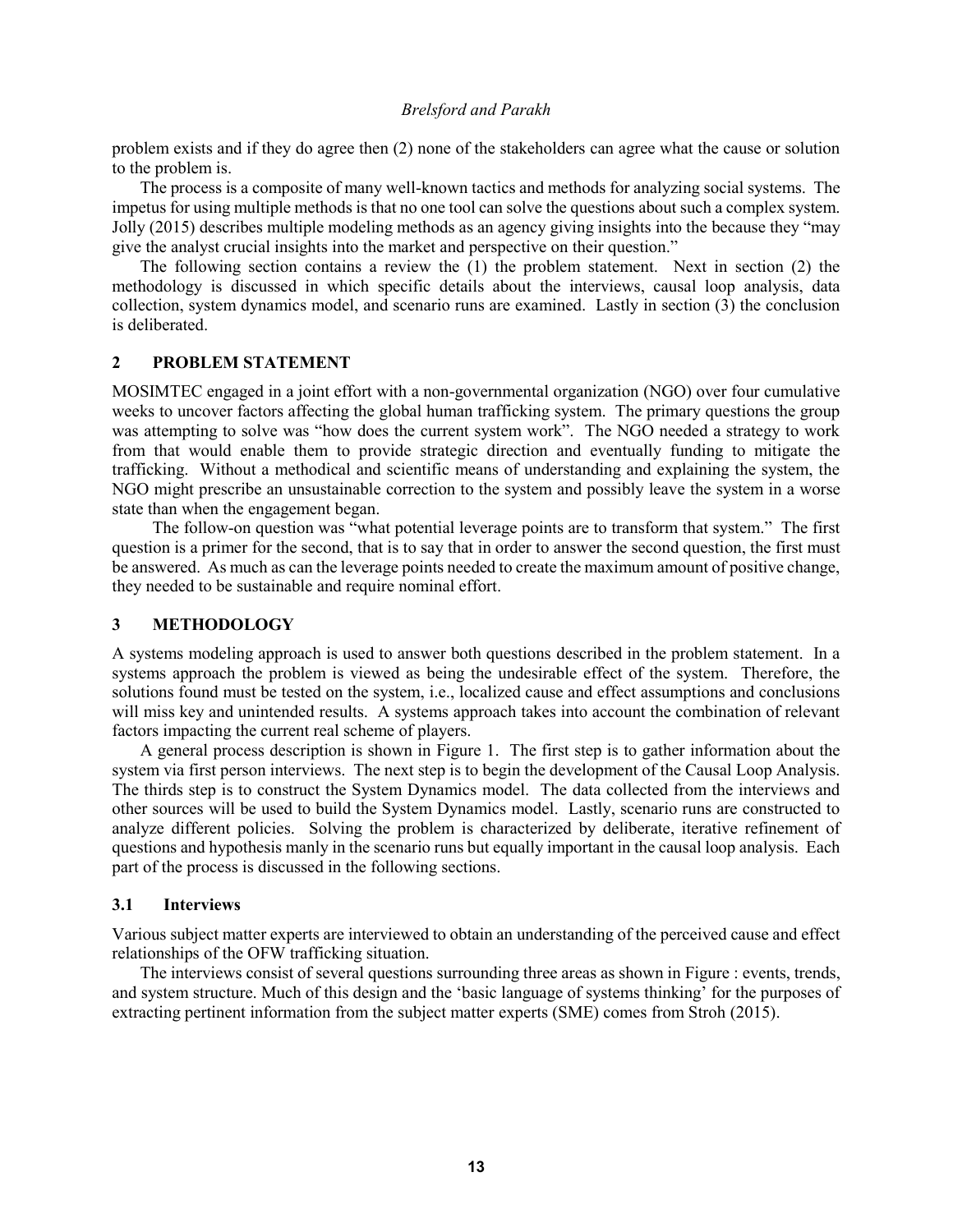The SME's explain their views of the real system as they understand it. They are asked what they think the root cause of the problem was as well as what aspects they thought would have the most dramatic impact. They are also questioned as to what realistic measures might have the most immediate improvement on the system.



Figure 1: Human trafficking systems modeling process.



Figure 2: Interview category and questions.

## **3.2 Causal Loop Analysis**

After the interviews are conducted and the information from those interviews is consolidated, a series of causal loops are generated. A causal loop is a diagram that shows the relationships between cause and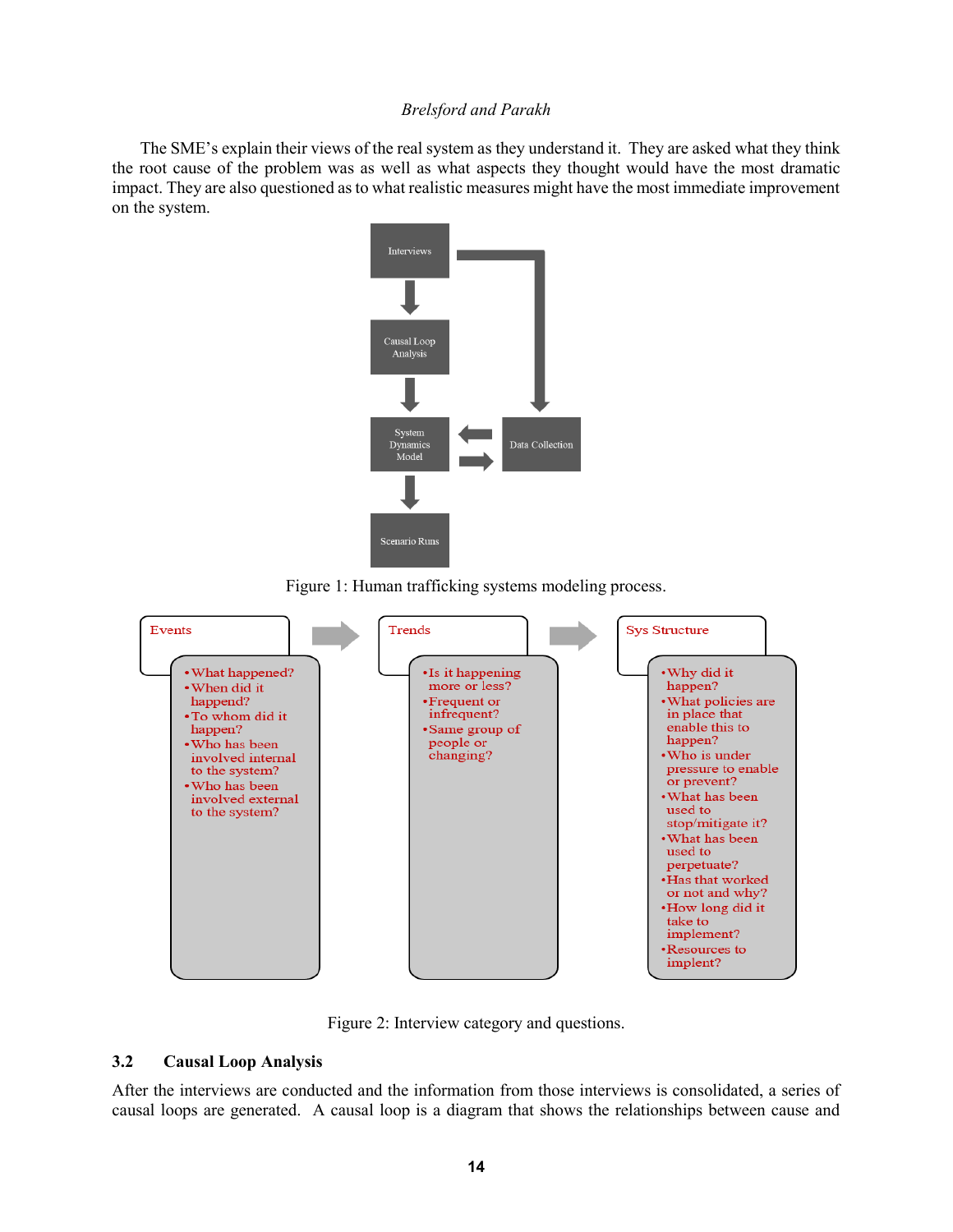effect variables and those variables sole purpose is to help answer a specific question. The nodes are connected by links and those links depict whether the relationship causes a change in the same direction or causes a change in the opposite direction.

The reason causal loop analysis is useful is threefold. First, they are developed so we can visualize the mental models of teams working on understanding the system. Second, they convey feedbacks that are responsible for the issues and unintended consequences. Thirdly, causal loop diagrams capture the hypothesis about changing events – the causes of the undercurrents in social activity.

The guidelines provided by Kim (1992) are used to construct the causal loop diagram, and those guidelines include (1) theme selection, (2) time horizon, (3) behavior over time, (4) boundaries (5) level of aggregation, and (6) delays. A portion of the extensive graph is depicted in Figure .



Figure 3: OFW trafficking causal loop diagram.

The loops in causal loop diagrams can be categorized into one of two types. They are either balancing or reinforcing loops. Balancing loops counter the original direction of any starting point in the loop thus creating a "balanced" trend. Reinforcing loops continue the original direction and often strengthen the effect. The primary loops in this model design are:

- 1. Salary & Desire Cycle the OFW profit gain versus the domestic population.
- 2. Salary & Demand Cycle the demand cycle for the OFW considering salary and education.
- 3. TOFW Volume Source the direct effect on the trafficking rate.
- 4. Deterrents on Hiring Company the public attention driving government action and subsequently the penalties on hiring companies.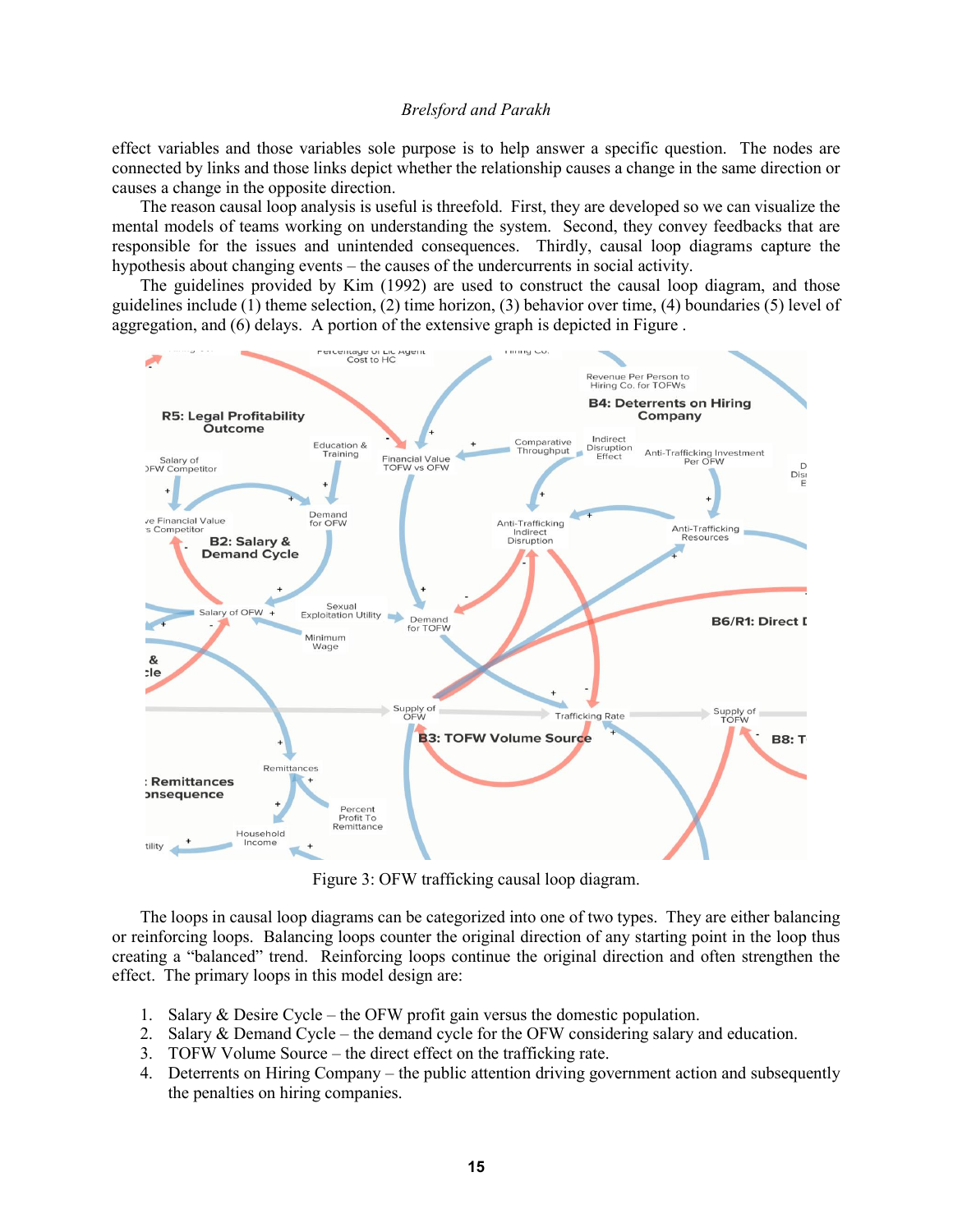- 5. Deterrents on Licensed Agents the government penalties on licensed agents caused by a change in perception of the OFW program.
- 6. Direct Disruption the Anti-Exploitation Resources for the EOFW to impact the behavior of the system. This variable represents the tools and opportunities for workers who have not been exploited
- 7. TOFW Exit Cycle the number of exploited workers leaving the system.
- 8. Word of Mouth Fallout the attractiveness of being in the OFW system is dependent upon the number of TOFW and thus the perceived utility of being an OFW.

The relationships are designed using an economic theme of supply and demand. The supply of legal workers, and the demand by legal agents is one interoperating subsystem. The other economic subsystem is the underground economy of the trafficked OFW in which demand is primarily motivated by the profit differential between legal or agreed payments versus a lower salary payment to the OFW.

The graph requires many iterations in which debate between the SME's are needed to formulate a satisfactory model.

## **3.3 Data Collection**

Data collection is never a straightforward operation in which the entities involved have pristine figures that are concisely organized. What data that is available is collected either at the meeting or afterwards in various forms. Both qualitative and quantitative data are gathered from various sources such as the Philippe Overseas Employment Administration (POEA), Overseas Workers Welfare Administration (OWWA), Inter-Agency Council Against Trafficking (IACAT), World Bank, International Labour Organization (ILO). Once scrubbed for errors and missing values, a total of 23 different datasets are used for model runs and analysis.

A significant portion of project time is required to sort, clean, and understand the data. Data collection is driven both by causal loop analysis as well as the development of a system dynamics model. Both causal loop analysis and system dynamics modeling require the data as inputs and as validity to the defined relationships. Some of the same types of data may contradict each other. Accordingly, where the data is counterintuitive or contradicts, the reason could be (1) the data is erroneous (2) there is a wrong cause and effect relationship (3) the data is the wrong type to describe that relationship.

The actual process of developing the system dynamics model helps some of these data shortcomings. The system dynamics model is about relationships and feedback over time, so we can both infer some variables and accept consistent deviations. Additionally, large datasets can be corrected against smaller, more accurate samples from the same group.

In this project there were a few contradictions generated after studying the data. For example, a dataset of OFW's covering ten years showed that there was a continued decrease in trafficked persons. The trend implied that the problem would eventually correct itself. The contradiction is obvious in that stakeholders agreed there was a problem, but this data set showed there was not a problem. In this case the contradiction is assumed to be created by the data being the wrong type to describe that relationship.

In another case a dataset showed that while trafficked persons increased, the conviction rate increased by 685%, the prison time increased by 2,335%, and fines increased by 596%. These values might indicate that prosecutions have no effect. The values might also indicate that while still growing, trafficking lessened far more than it should have been. It could also mean that only recently more reliable data has been collected. The point of both of these examples is to show that this part of the process – data collection – has significant challenges associated with it. Large social systems and particularly those that operate in the shadows provide very little in the way of clean, consistent, and readily available data. Considering the time it takes to conduct data exploration, a balance must be negotiated that allows for good interrogation of the data prior to model use and good incorporation of the data during model runs.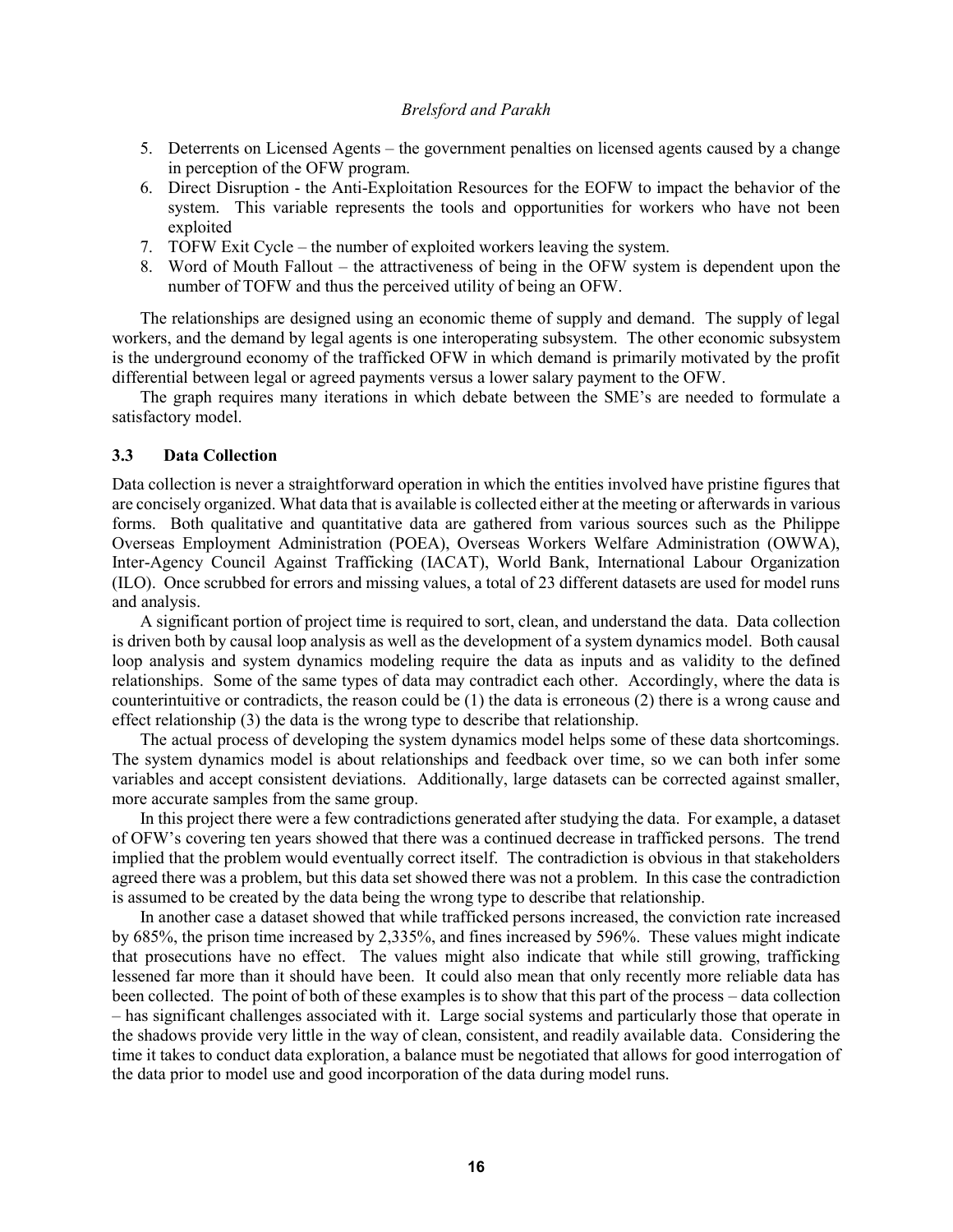## **3.4 System Dynamics Model**

Once the causal loop analysis is complete, a system dynamics simulation model is built in conjunction with the data collection. The reason this type of model is required is because mapping mental models is an insufficient exercise. Mental models are easily driven by dogma and not by analysis. The modeled system's complexity can exceed a human's capacity to understand implications of the causal relationships, and ultimately there is a level of 'bounded rationality' (Simon 1997) derived from that suboptimal decision making that that negatively affects outcomes. Real social systems generate an environment that is not tractable and require variables (however quantitatively or qualitatively captured) to be included. Lastly, building a dynamic model speeds up and strengthens learning process for the stakeholders.

The system dynamics model is constructed using guidelines and examples from Sterman's (2000) seminal work regarding systems approach to business dynamics. Graphically, the model mirrors the causal loop diagram, but with stocks at the points of measurement. Those points of measurement are the OFW and TOFW populations. The following sections discuss the results of several scenario runs.

#### **3.5 Scenario Runs**

A Base Case simulation run is first created in which the model was calibrated to the real data. The two primary outputs of the model are the population of OFW's and TOFW's. The run length was for 132 months and the calibration attempted to match ten years of historic data. The results for the base case simulation run can be seen in Figure 4 and Figure 5.







The entire exercise of developing and executing this process took place in a short amount of time. The rapidity of the project meant that only a small number of scenarios could be simulated and explored. That caused the focus to be on those parts of the system that the NGO sensed it could immediately impact. As much of the scenario developing process as outlined by Schoemaker (1995) and the learnings from Cavana (2010) were applied to these scenarios, but the time constraints made scenario development challenging.

The first component is the hiring company. These are companies that higher OFW's to work for them. They might be a large multinational or a single individual. The second lever is the licensed agent. These are individuals or organizations that recruit for hiring companies and act as the broker for labor.

#### **3.5.1 Scenario One – Hiring Companies**

The motivation for the first scenario is that the combination of fines, convictions, imprisonment can increase the cost of business for sub-system economy. The input parameter that is changed is the average monthly fine for hiring companies. The parameter was changed from \$0 (-100%) to \$46 (100%) The base case of the penalty to hiring company was \$23 and is in unites of \$ per OFW per Month.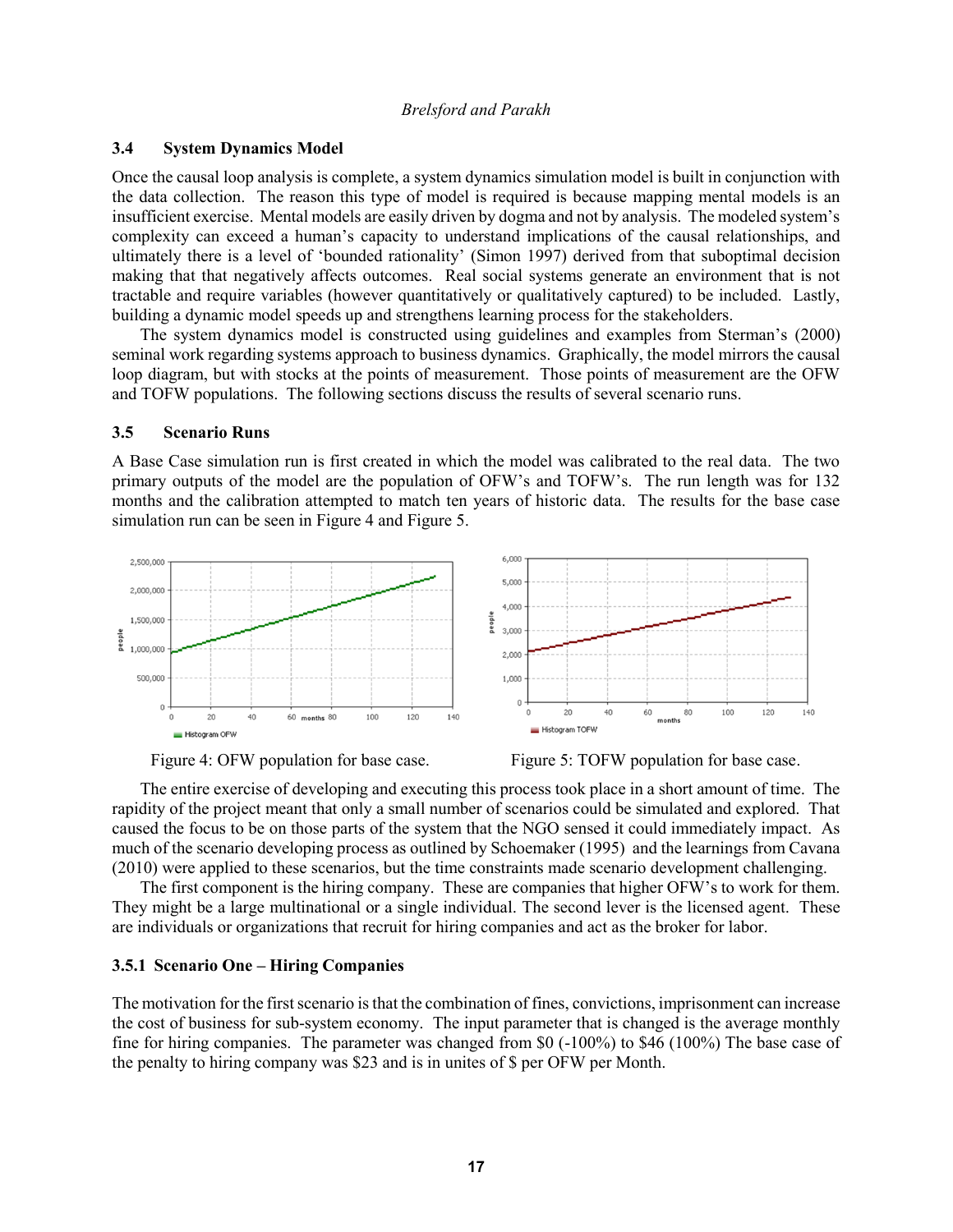What occurred when the penalty was decreased showed an upward pressure on TOFW population. When the penalty was increased, the model showed a downward pressure on TOFW population, crosses 0 between months 74 and 132. Both Figure 6 and Figure 7 illustrate these results.

The conclusion is that profitability for hiring companies is reduced when fines increase. The Profitability of TOFW compared to OFW decreases. The downward pressure on TOFW demand decreases trafficking rates. As the TOFW to OFW population decreases, the attractiveness of the system increases, and this increases the perceived utility which puts upward pressure on the OFW supply rate.





Figure 6: OFW population for scenario 1.Figure 7: TOFW population for scenario 1.

#### **3.5.2 Scenario Two – Licensed Agents**

For the second scenario the stakeholder concern is with fines, convictions, imprisonment and how they can increase the cost of business for sub-system economy. This scenario is similar to scenario one but instead of hiring companies as the focus, it is the licensed agent. The parameter to change is the ratio of convictions per 100 complaints about a licensed agent. The penalty ranged from 0.0 (-100%) to 0.4 (100%) for the licensed agent from a base case of 0.2 convictions per 100 complaints. The actual data shows ranges of 0.06 to 0.60.

Decreasing the penalty on licensed agents places downward strain on the TOFW population, and upward pressure on the OFW population. Increasing the penalty, however, places upward pressure the on TOFW population and downward pressure on the OFW population. Figure 8 and Figure 9 depict these results.

The conclusion is that the feedback from licensed agent penalties drives up the costs for the OFW's. The OFW's profitability decreases and also consequently decreases the desire to enter into the OFW system. Simultaneously, those that do enter have a higher susceptibility to be trafficked the closer they get to the threshold amount thus driving up the TOFW population. Higher costs and lower profitability negatively affects the desire of the Licensed Agents to recruit, which is a proxy for licensed agent leaving the system due to loss of profit.

## **3.5.3 Scenario Three – Hiring Companies and Licensed Agents**

In the third scenario the objective is to learn about predominate force used in the preceding scenarios that will change the TOFW population. The penalties on hiring companies is altered between \$0 (-100%) and \$46 (100%) and the licensed agent penalties changed from  $0.0$  (-100%) to 0.4 (100%).

The results show that higher penalties to the hiring companies and lower penalties to licensed agents cause the TOFW population to decrease. The results also show that lower penalties to hiring companies and higher penalties to licensed agents cause the TOFW population to increase. These results are illustrated in Figure 10 and Figure 11.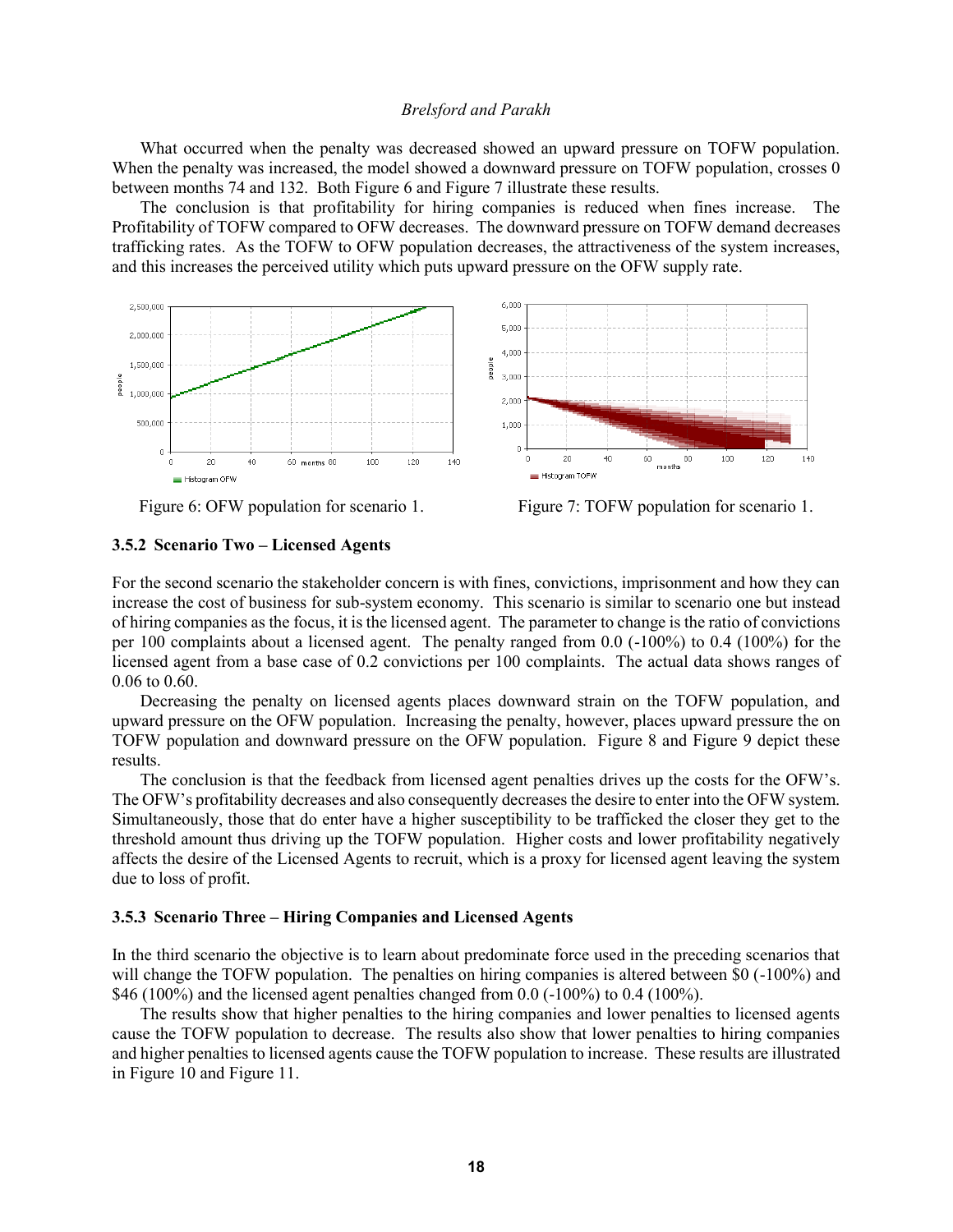The conclusion is that the changes in either parameters negates the effect of the other regarding TOFW. The effect on OFW population, however, is decreased because of the greater impact licensed agents have on the cost of an OFW.







Figure 8: OFW population for scenario 2. Figure 9: TOFW population for scenario 2.



Figure 10: OFW population for scenario 3. Figure 11: TOFW population for scenario 3.

## **3.5.4 Scenario Four – Minimum Wage**

The focus of the last scenario is on altering the minimum wage. The hypothesis is that increasing the minimum wage helps to reduce the number of trafficked individuals. The minimum wage parameter was set between \$200 (-50%) and \$400 (+50%) in \$50 increments.

Decreasing the minimum wage placed downward pressure TOFW population and, downward pressure on the OFW population. Increasing the minimum wage on the other hand placed upward pressure on TOFW population and upward pressure on the OFW population. Both of these results can be seen in Figure 12 and Figure 13.

The conclusion is that the lower minimum wage drives the average OFW salary down, which results in a lower cost and higher profitability to the hiring company. The TOFW population relative to the OFW population is less profitable, which means TOFW's are less advantageous to hiring companies, and subsequently lowers the trafficking rate.

When the minimum wage is increased, the model shows a sharp increase in the number of OFW and TOFW. The OFW improves profit, which increases the supply rate and thereby attracting more OFW's. The OFW consequently becomes more expensive than TOFW since the salary of the TOFW is set by the hiring company and not the market. The TOFW ultimately becomes financially more desirable to traffickers. Both of these results when the minimum wage is increased and decreased are completely counterintuitive to the expected results.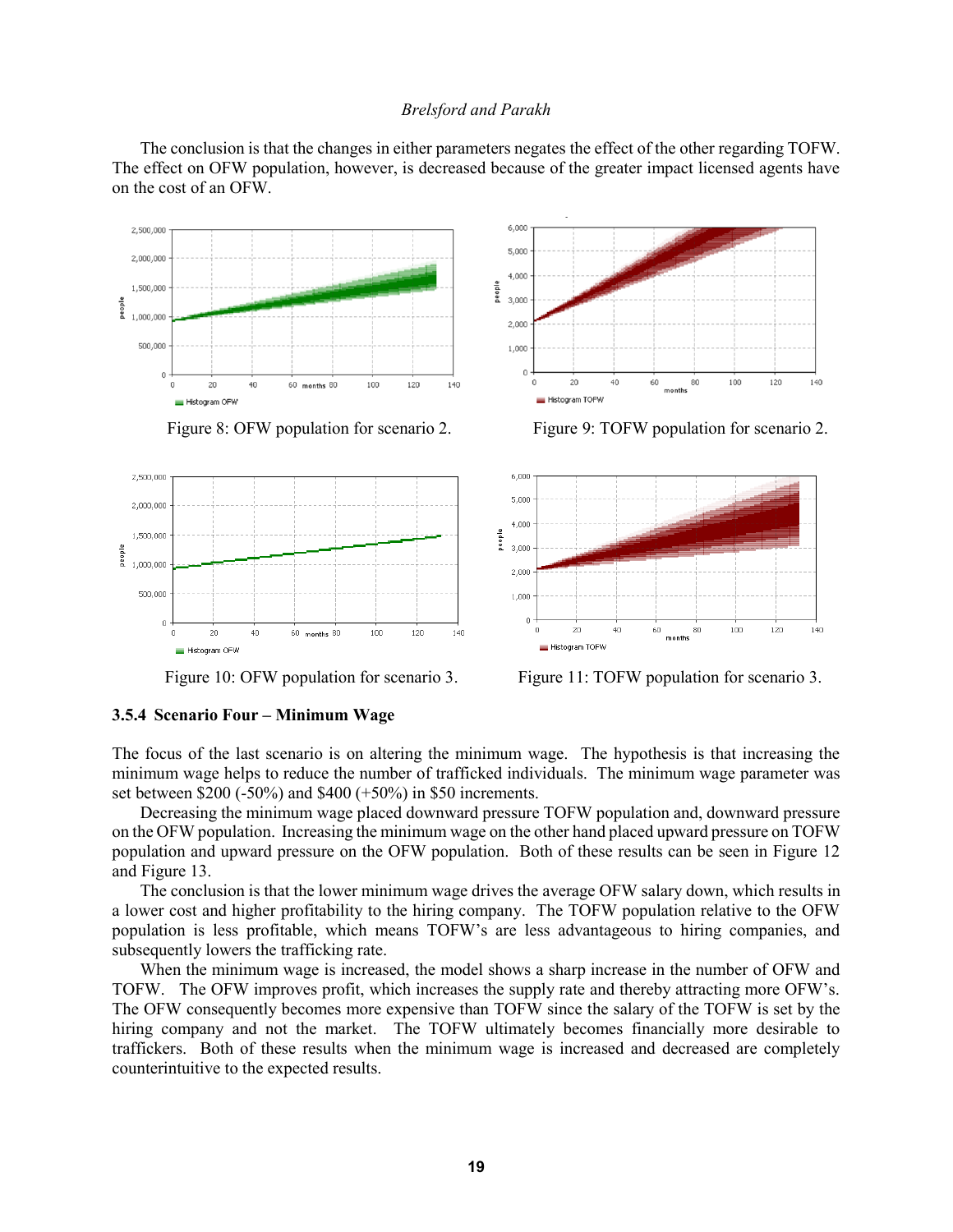

Figure 12: OFW population for scenario 4. Figure 13: TOFW population for scenario 4.

## **4 CONCLUSION**

This paper attempts to explain the process used to understand and analyze the most effective interventions for eliminating human trafficking, specifically as it relates to the OFW population. The process was created and performed when no process existed, and it was executed in an extraordinarily short amount of time.

The process consists of several methods, and each method in the process was derived from existing theories and practices. This process delivers insight about a very complex and messy social system. It allows the stakeholders to quickly realize the limitations of focusing on localized optimization and explores the potential effects of policy changes. The process is shown to be robust, i.e., it can be used in a system devoid of hardy data and structured in a high degree of complexity and 'messiness'.

### **REFERENCES**

Cavana, R. Y. 2010. "Scenario Modelling for Managers: A System Dynamics Approach". *Proceedings of the 45th Annual Conference of the ORSNZ,* 28-30 November, University of Auckland, New Zealand: 219-228.

Jolly, R. 2015. *Systems Thinking for Business.* 1st ed. Portland, Oregon: Systems Solutions Press.

- Kim, D. H. 1992. "Guidelines for Drawing Causal Loop Diagrams". *The Systems Thinker 3*(1): 5-6.
- Meadows, D. H. 2008. *Thinking in Systems: A Primer.* 1st ed. White River Junction, Vermont: Chelsea Green Publishing.
- Pidd, M. 1996. *Tools for Thinking.* 1st ed. West Sussex, England: John Wiley & Sons Ltd.
- Schoemaker, P. J. 1995. "Scenario Planning: a Tool for Strategic Thinking". *Sloan Management Review 36*(2): 25-40.
- Simon, H. A. 1997. *Administrative Behavior: A Study for Decision-Making Processes in Adminstrative Organizations*. 4th ed. New York, New York: Free Press.
- Sterman, J. D. 2000. *Business Dynamics: Systems Thinking and Modeling for a Complex World.* 1st ed. New York, New York: McGraw-Hill, Inc.
- Stroh, D. P. 2015. *Systems Thinking for Social Change.* 1st ed. White River Junction, Vermont: Chelsea Green Publishing.
- United Nations Human Rights Office of the High Commissioner. 2000. *Protocol to Prevent, Suppress and Punish Trafficking in Persons.* Retrieved from http://www.ohchr.org/EN/ProfessionalInterest/Pages/ProtocolTraffickingInPersons.aspx**,** accessed April 17<sup>th</sup>, 2018.